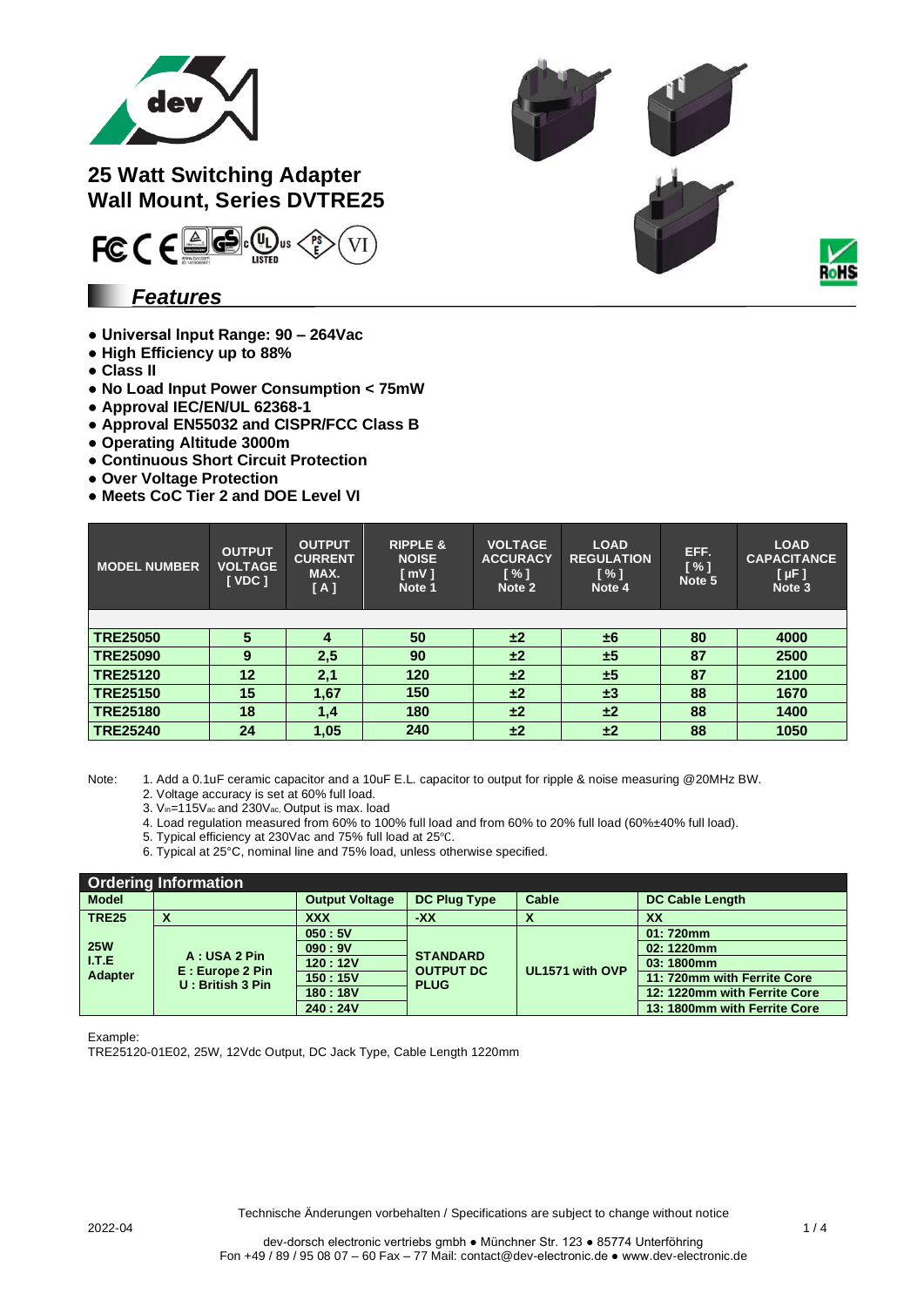# **Specifications**

# **Series DVTRE25**

#### **INPUT SPECIFICATIONS:**

|  | 120-370Vdc |
|--|------------|
|  |            |
|  |            |
|  |            |
|  |            |
|  |            |

#### **OUTPUT SPECIFICATIONS:**

#### **GENERAL SPECIFICATIONS:**

### **SAFETY & EMC:**

# **Derating Curve**



Technische Änderungen vorbehalten / Specifications are subject to change without notice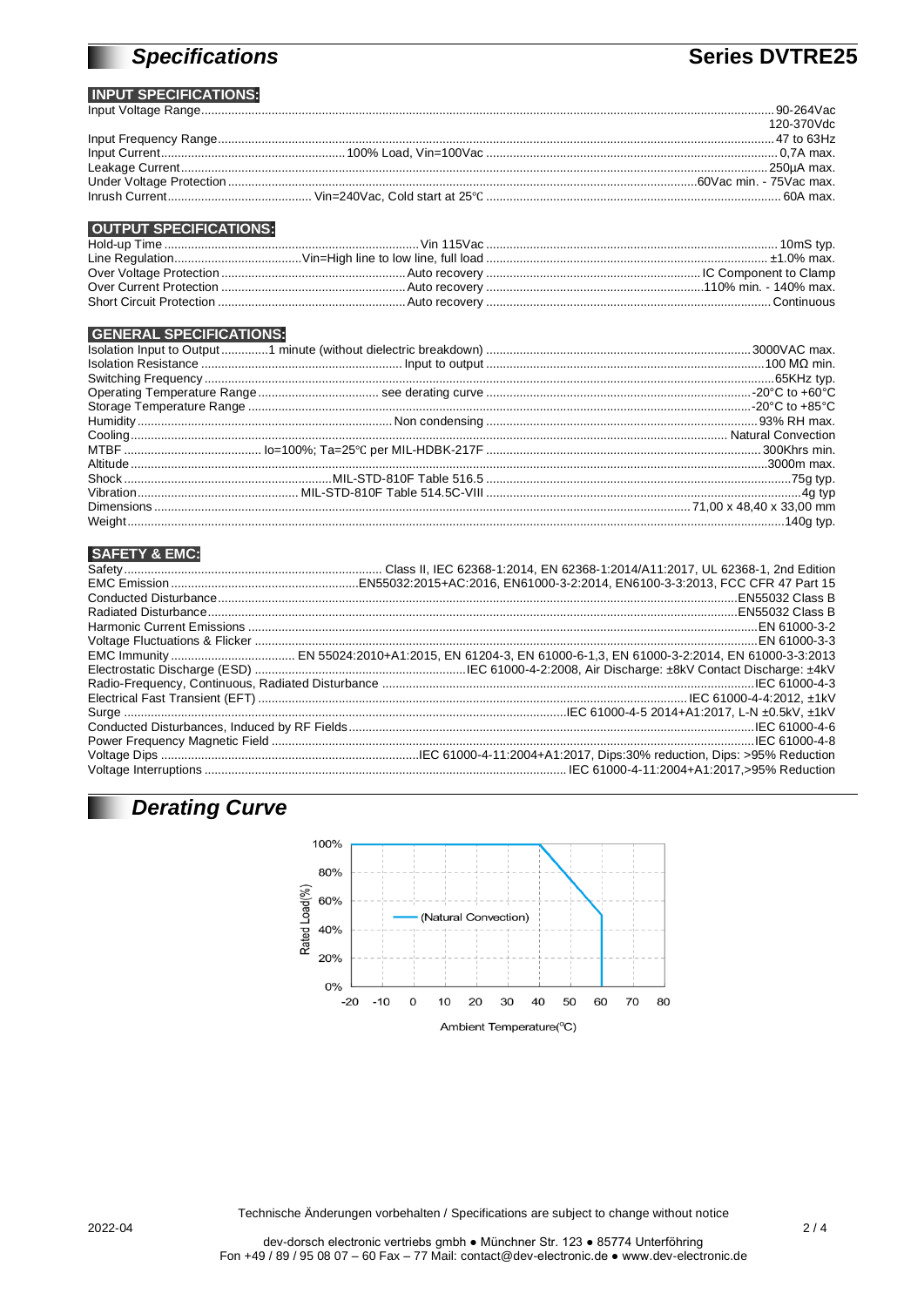## *Mechanical Specification* **Series DVTRE25 Series DVTRE25**

All Dimensions in Inches (mm); Tolerance: Inches: x.xxx=±0.02, mm: x.xx=±0.5







Technische Änderungen vorbehalten / Specifications are subject to change without notice